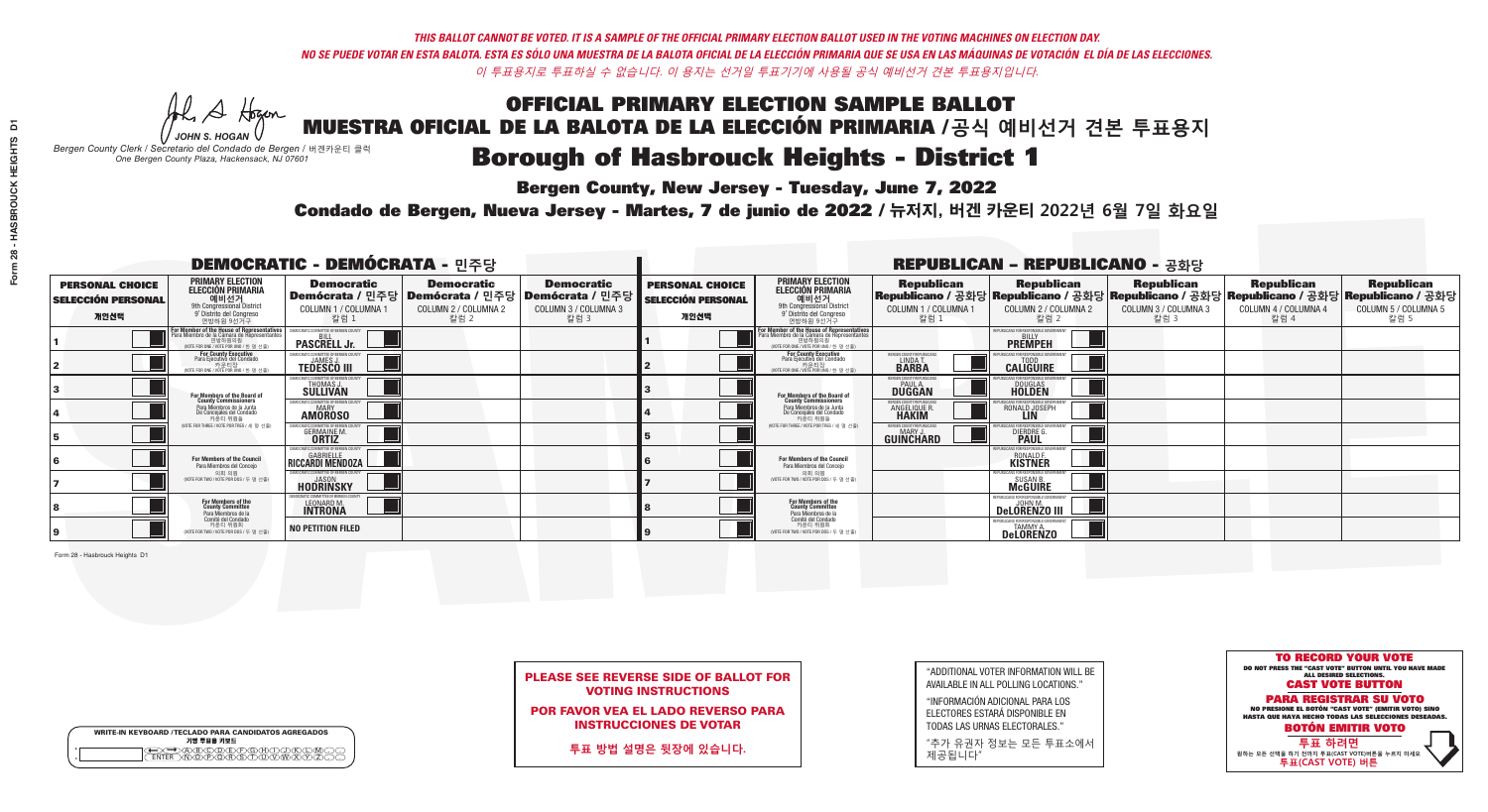A Hogen

**Bergen County, New Jersey - Tuesday, June 7, 2022** 

| <b>WRITE-IN KEYBOARD /TECLADO PARA CANDIDATOS AGREGADOS</b><br>기명 투표용 키보드 |  |
|---------------------------------------------------------------------------|--|
| <b>ABCODEFGAC</b><br>፞ <i>শ</i> িক কৰি কৰি কৰি                            |  |

*JOHN S. HOGAN Bergen County Clerk / Secretario del Condado de Bergen /* 버겐카운티 클럭 *One Bergen County Plaza, Hackensack, NJ 07601*

Condado de Bergen, Nueva Jersey - Martes, 7 de junio de 2022 / 뉴저지, 버겐 카운티 2022년 6월 7일 화요일 *One Bergen County Plaza, Hackensack, NJ 07601*



|  | <b>PLEASE SEE REVERSE SIDE OF BALLOT FOR</b> |  |  |
|--|----------------------------------------------|--|--|
|  | <b>VOTING INSTRUCTIONS</b>                   |  |  |

POR FAVOR VEA EL LADO REVERSO PARA INSTRUCCIONES DE VOTAR

**투표 방법 설명은 뒷장에 있습니다.**

| "ADDITIONAL VOTER INFORMATION WILL BE |
|---------------------------------------|
| AVAILABLE IN ALL POLLING LOCATIONS."  |

"INFORMACIÓN ADICIONAL PARA LOS ELECTORES ESTARÁ DISPONIBLE EN TODAS LAS URNAS ELECTORALES."

"추가 유권자 정보는 모든 투표소에서 제공됩니다"

| <b>DEMOCRATIC - DEMÓCRATA - 민주당</b>                         |                                                                                                                                                       |                                                                      |                                                                                       |                                                                        |                                                             |                                                                                                                                               |                                                          | <b>REPUBLICAN - REPUBLICANO - 공화당</b>                                 |                                                                                                                                                |                                                   |                                                   |
|-------------------------------------------------------------|-------------------------------------------------------------------------------------------------------------------------------------------------------|----------------------------------------------------------------------|---------------------------------------------------------------------------------------|------------------------------------------------------------------------|-------------------------------------------------------------|-----------------------------------------------------------------------------------------------------------------------------------------------|----------------------------------------------------------|-----------------------------------------------------------------------|------------------------------------------------------------------------------------------------------------------------------------------------|---------------------------------------------------|---------------------------------------------------|
| <b>PERSONAL CHOICE</b><br><b>SELECCIÓN PERSONAL</b><br>개인선택 | <b>PRIMARY ELECTION</b><br><b>ELECCIÓN PRIMARIA</b><br>예비선거<br>9th Congressional District<br>9° Distrito del Congreso<br>연방하원 9선거구                    | <b>Democratic</b><br>COLUMN 1 / COLUMNA 1<br>칼럼 1                    | <b>Democratic</b><br>│Demócrata / 민주당│Demócrata / 민주당<br>COLUMN 2 / COLUMNA 2<br>칼럼 2 | <b>Democratic</b><br>│Demócrata / 민주당│<br>COLUMN 3 / COLUMNA 3<br>칼럼 3 | <b>PERSONAL CHOICE</b><br><b>SELECCIÓN PERSONAL</b><br>개인선택 | <b>PRIMARY ELECTION</b><br>ELECCIÓN PRIMARIA<br>예비선거<br>9th Congressional District<br>9° Distrito del Congreso<br>연방하워 9선거구                   | <b>Republican</b><br>COLUMN 1 / COLUMNA 1<br>칼럼 1        | <b>Republican</b><br>COLUMN 2 / COLUMNA 2<br>칼럼.                      | <b>Republican</b><br>Republicano / 공화당 Republicano / 공화당 Republicano / 공화당 Republicano / 공화당 Republicano / 공화당<br>COLUMN 3 / COLUMNA 3<br>칼럼 3 | <b>Republican</b><br>COLUMN 4 / COLUMNA 4<br>칼럼 4 | <b>Republican</b><br>COLUMN 5 / COLUMNA 5<br>칼럼 5 |
|                                                             | <b>For Member of the House of Representatives<br/>Para Miembro de la Cámara de Representantes</b><br>연방하원의원<br>(VOTE FOR ONE / VOTE POR UNO / 한 명 선출) | EMOCRATIC COMMITTEE OF BERGEN COUNT<br><b>PASCRELL Jr.</b>           |                                                                                       |                                                                        |                                                             | For Member of the House of Representatives<br>Para Miembro de la Cámara de Representantes<br>연방하원의원<br>(VOTE FOR ONE / VOTE POR UNO / 한 명 선출) |                                                          | REPUBLICANS FOR RESPONSIBLE GOVERNME<br><b>BILI</b><br><b>PREMPEH</b> |                                                                                                                                                |                                                   |                                                   |
|                                                             | For County Executive<br>Para Ejecutivo del Condado<br>. 카운티장<br>(VOTE FOR ONE / VOTE POR UNO / 한 명 선출)                                                | EMOCRATIC COMMITTEE OF BERGEN COUNTY<br><b>TEDESCO III</b>           |                                                                                       |                                                                        |                                                             | <b>For County Executive</b><br>Para Ejecutivo del Condado<br>기운티장<br>(VOTE FOR ONE / VOTE POR UNO / 한명선출)                                     | BERGEN COUNTY REPUBLICAN:<br>LINDA T.                    | <b>CALIGUIRE</b>                                                      |                                                                                                                                                |                                                   |                                                   |
|                                                             | For Members of the Board of<br>County Commissioners                                                                                                   | EMOCRATIC COMMITTEE OF BERGEN COUNTY<br>THOMAS J<br><b>SÜLLIVAN</b>  |                                                                                       |                                                                        |                                                             | For Members of the Board of<br>County Commissioners                                                                                           | ERGEN COUNTY REPUBLICAN<br><b>PAULA</b><br><b>DUGGAN</b> | <b>DOUGLAS</b><br><b>HOLDEN</b>                                       |                                                                                                                                                |                                                   |                                                   |
|                                                             | Para Miembros de la Junta<br>De Concejales del Condado<br>카우티 위원들                                                                                     | MOCRATIC COMMITTEE OF BERGEN COUNTY<br><b>MARY</b><br><b>AMOROSO</b> |                                                                                       |                                                                        |                                                             | Para Miembros de la Junta<br>De Concejales del Condado<br>카운티 위원들                                                                             | RGEN COUNTY REPUBLICAN!<br><b>ANGELIQUE R<br/>HAKIM</b>  | RONALD JOSEPH<br><b>LIN</b>                                           |                                                                                                                                                |                                                   |                                                   |
|                                                             | (VOTE FOR THREE / VOTE POR TRES / 세 명 선출)                                                                                                             | DCRATIC COMMITTEE OF BERGEN CO<br><b>GERMAINE M.</b><br><b>ORTIZ</b> |                                                                                       |                                                                        |                                                             | NOTE FOR THREE / VOTE POR TRES / 세 명 선출                                                                                                       | BERGEN COUNTY REPUBLICANS<br>MARY J<br>GUINCHARD         | FOR RESPONSIBLE GC<br><b>DIERDRE</b>                                  |                                                                                                                                                |                                                   |                                                   |
|                                                             | For Members of the Council<br>Para Miembros del Concejo                                                                                               | EMOCRATIC COMMITTEE OF BERGEN COUNT<br>RICCARDI MENDOZA              |                                                                                       |                                                                        |                                                             | For Members of the Council<br>Para Miembros del Conceio                                                                                       |                                                          | PUBLICANS FOR RESPONSIBLE G<br>RONALD F.<br>KISTNER                   |                                                                                                                                                |                                                   |                                                   |
|                                                             | 의회 의원<br>(VOTE FOR TWO / VOTE POR DOS / 두 명 선출)                                                                                                       | <b>FMOCRATIC COMMITTEE OF BERGEN COUNTY</b><br><b>HODRINSKY</b>      |                                                                                       |                                                                        |                                                             | 의회 의원<br>NOTE FOR TWO / VOTE POR DOS / 두 명 선출)                                                                                                |                                                          | EPUBLICANS FOR RESPONSIBLE GOVERNMEN<br>SUSAN B.<br>McGUIRE           |                                                                                                                                                |                                                   |                                                   |
|                                                             | For Members of the<br>County Committee<br>Para Miembros de la<br>Comité del Condado                                                                   | ICRATIC COMMITTEE OF RERGEN COLINT<br>RICHARD G.                     |                                                                                       |                                                                        |                                                             | For Members of the<br>County Committee<br>Para Miembros de la<br>Comité del Condado                                                           |                                                          | <b>NO PETITION FILED</b>                                              |                                                                                                                                                |                                                   |                                                   |
|                                                             | 카운티 위원회<br>(VOTE FOR TWO / VOTE POR DOS / 두 명 선출                                                                                                      | MOCRATIC COMMITTEE OF RERGEN COUNT<br>RONNELL M.<br>a Mörte-Keärns L |                                                                                       |                                                                        |                                                             | 카운티 위원회<br>VOTE FOR TWO / VOTE POR DOS / 두 명 선출!                                                                                              |                                                          | <b>NO PETITION FILED</b>                                              |                                                                                                                                                |                                                   |                                                   |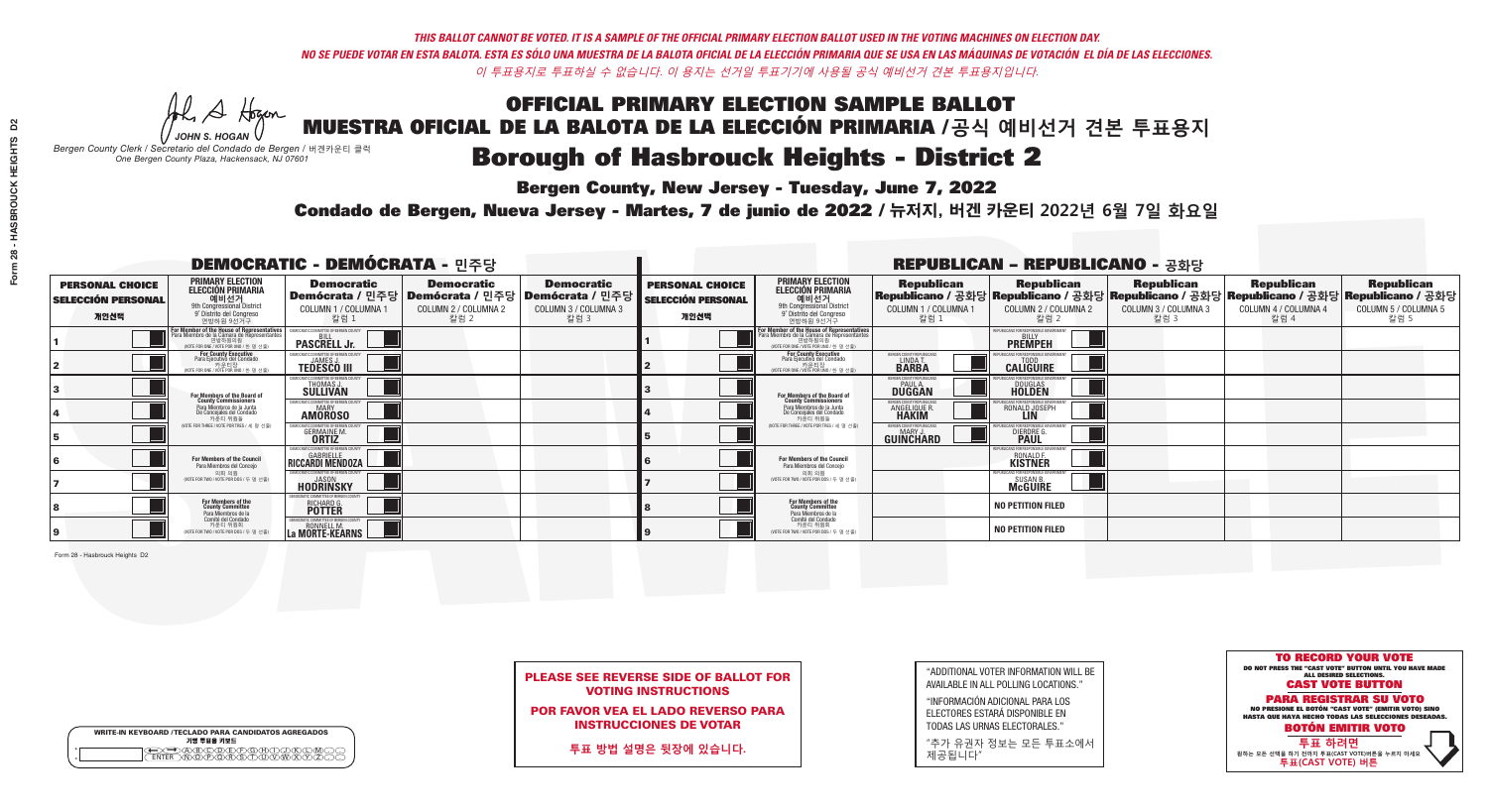A Hogen

**Bergen County, New Jersey - Tuesday, June 7, 2022** 

| <b>WRITE-IN KEYBOARD /TECLADO PARA CANDIDATOS AGREGADOS</b><br>기명 투표용 키보드 |  |
|---------------------------------------------------------------------------|--|
| E@®©®®®®®®©©®<br>EM®®®®®®©™™®®®<br><b>FNTFR</b>                           |  |

*JOHN S. HOGAN Bergen County Clerk / Secretario del Condado de Bergen /* 버겐카운티 클럭 *One Bergen County Plaza, Hackensack, NJ 07601*

Condado de Bergen, Nueva Jersey - Martes, 7 de junio de 2022 / 뉴저지, 버겐 카운티 2022년 6월 7일 화요일 *One Bergen County Plaza, Hackensack, NJ 07601*



|  | <b>PLEASE SEE REVERSE SIDE OF BALLOT FOR</b> |  |  |
|--|----------------------------------------------|--|--|
|  | <b>VOTING INSTRUCTIONS</b>                   |  |  |

POR FAVOR VEA EL LADO REVERSO PARA INSTRUCCIONES DE VOTAR

**투표 방법 설명은 뒷장에 있습니다.**

"ADDITIONAL VOTER INFORMATION WILL BE AVAILABLE IN ALL POLLING LOCATIONS."

"INFORMACIÓN ADICIONAL PARA LOS ELECTORES ESTARÁ DISPONIBLE EN TODAS LAS URNAS ELECTORALES."

"추가 유권자 정보는 모든 투표소에서 제공됩니다"

|                                                             |                                                                                                                                               | <b>DEMOCRATIC - DEMÓCRATA - 민주당</b>                                    |                                                                                       |                                                                      |                                                             |                                                                                                                                               |                                                                      | <b>REPUBLICAN - REPUBLICANO - 공화당</b>                                                                                                          |                                                   |                                                   |                                                   |
|-------------------------------------------------------------|-----------------------------------------------------------------------------------------------------------------------------------------------|------------------------------------------------------------------------|---------------------------------------------------------------------------------------|----------------------------------------------------------------------|-------------------------------------------------------------|-----------------------------------------------------------------------------------------------------------------------------------------------|----------------------------------------------------------------------|------------------------------------------------------------------------------------------------------------------------------------------------|---------------------------------------------------|---------------------------------------------------|---------------------------------------------------|
| <b>PERSONAL CHOICE</b><br><b>SELECCIÓN PERSONAL</b><br>개인선택 | <b>PRIMARY ELECTION</b><br><b>ELECCIÓN PRIMARIA</b><br>예비선거<br><sup>9th</sup> Congressional District<br>9° Distrito del Congreso<br>연방하원 9선거구 | <b>Democratic</b><br>COLUMN 1 / COLUMNA 1<br>칼럼 1                      | <b>Democratic</b><br>│Demócrata / 민주당│Demócrata / 민주당<br>COLUMN 2 / COLUMNA 2<br>칼럼 2 | <b>Democratic</b><br>Demócrata / 민주당<br>COLUMN 3 / COLUMNA 3<br>칼럼 3 | <b>PERSONAL CHOICE</b><br><b>SELECCIÓN PERSONAL</b><br>개인선택 | <b>PRIMARY ELECTION</b><br>ELECCIÓN PRIMARIA<br>9th Congressional District<br>9° Distrito del Congreso<br>연방하원 9선거구                           | <b>Republican</b><br>COLUMN 1 / COLUMNA 1<br>칼럼 1                    | <b>Republican</b><br>Republicano / 공화당 Republicano / 공화당 Republicano / 공화당 Republicano / 공화당 Republicano / 공화당<br>COLUMN 2 / COLUMNA 2<br>칼럼 2 | <b>Republican</b><br>COLUMN 3 / COLUMNA 3<br>칼럼 3 | <b>Republican</b><br>COLUMN 4 / COLUMNA 4<br>칼럼 4 | <b>Republican</b><br>COLUMN 5 / COLUMNA 5<br>칼럼 5 |
|                                                             | For Member of the House of Representatives<br>Para Miembro de la Cámara de Representantes<br>연방하원의원<br>(VOTE FOR ONE / VOTE POR UNO / 한 명 선출) | DEMOCRATIC COMMITTEE OF BERGEN COUNTY<br><b>PASCRELL Jr.</b>           |                                                                                       |                                                                      |                                                             | For Member of the House of Representatives<br>Para Miembro de la Cámara de Representantes<br>연방하원의원<br>(VOTE FOR ONE / VOTE POR UNO / 한 명 선출) |                                                                      | PUBLICANS FOR RESPONSIBLE GOVERNME!<br><b>PREMPEH</b>                                                                                          |                                                   |                                                   |                                                   |
|                                                             | For County Executive<br>Para Ejecutivo del Condado                                                                                            | EMOCRATIC COMMITTEE OF BERGEN COUNTY<br><b>TEDESCO III</b>             |                                                                                       |                                                                      |                                                             | For County Executive<br>Para Ejecutivo del Condado<br>7 카운티장<br>(VOTE FOR ONE / VOTE POR UNO / 한 명 선출)                                        | BERGEN COUNTY REPUBLICAN<br>LINDA T.<br><b>BARBA</b>                 | <b>CALIGUIRE</b>                                                                                                                               |                                                   |                                                   |                                                   |
|                                                             | <b>For Members of the Board of<br/>County Commissioners</b>                                                                                   | MOCRATIC COMMITTEE OF BERGEN COUNTY<br>THOMAS J.<br>SÜLLIVAN           |                                                                                       |                                                                      |                                                             | For Members of the Board of<br>County Commissioners                                                                                           | ERGEN COUNTY REPUBLICAN<br><b>PAUL A.</b><br><b>DUGGAN</b>           | <b>DOUGLAS</b><br><b>HOLDEN</b>                                                                                                                |                                                   |                                                   |                                                   |
|                                                             | Para Miembros de la Junta<br>De Concejales del Condado<br>카운티 위원들                                                                             | MOCRATIC COMMITTEE OF BERGEN COUNTY<br><b>MARY</b><br><b>AMOROSO</b>   |                                                                                       |                                                                      |                                                             | Para Miembros de la Junta<br>De Concejales del Condado<br>카운티 위원들                                                                             | <b>RGEN COUNTY REPUBLICAN:</b><br><b>ANGELIQUE R</b><br><b>HAKIM</b> | RONALD JOSEPH<br><b>LIN</b>                                                                                                                    |                                                   |                                                   |                                                   |
|                                                             | NOTE FOR THREE / VOTE POR TRES / 세 명 선출)                                                                                                      | AOCRATIC COMMITTEE OF BERGEN COU<br><b>GERMAINE M.</b><br><b>ORTIZ</b> |                                                                                       |                                                                      |                                                             | NOTE FOR THREE / VOTE POR TRES / 세 명 선출                                                                                                       | ERGEN COUNTY REPUBLICANS<br>MARY .I<br>GUINCHARD                     | <b>FOR RESPONSIBLE G</b><br><b>DIERDRE L</b>                                                                                                   |                                                   |                                                   |                                                   |
|                                                             | For Members of the Council<br>Para Miembros del Concejo                                                                                       | EMOCRATIC COMMITTEE OF BERGEN COUNT<br>RICCARDI MENDOZA                |                                                                                       |                                                                      |                                                             | For Members of the Council<br>Para Miembros del Concejo                                                                                       |                                                                      | RONALD F.<br>KISTNER                                                                                                                           |                                                   |                                                   |                                                   |
|                                                             | 의회 의원<br>(VOTE FOR TWO / VOTE POR DOS / 두 명 선출)                                                                                               | FMOCRATIC COMMITTEE OF BERGEN COUNTY.<br><b>HODRINSKY</b>              |                                                                                       |                                                                      |                                                             | 의회 의원<br>NOTE FOR TWO / VOTE POR DOS / 두 명 선출)                                                                                                |                                                                      | PUBLICANS FOR RESPONSIBLE GO<br>SUSAN B.<br>McGUIRE                                                                                            |                                                   |                                                   |                                                   |
|                                                             | For Members of the<br>County Committee<br>Para Miembros de la<br>Comité del Condado                                                           | <b>NO PETITION FILED</b>                                               |                                                                                       |                                                                      |                                                             | For Members of the<br>County Committee<br>Para Miembros de la<br>Comité del Condado                                                           |                                                                      | <b>CHRISTOPHER</b>                                                                                                                             |                                                   |                                                   |                                                   |
|                                                             | 카운티 위원회<br>NOTE FOR TWO / VOTE POR DOS / 두 명 선출)                                                                                              | <b>NO PETITION FILED</b>                                               |                                                                                       |                                                                      |                                                             | 카운티 위원회<br>(VOTE FOR TWO / VOTE POR DOS / 두 명 선출)                                                                                             |                                                                      | EPUBLICANS FOR RESPONSIBLE GOVERNMEN<br><b>CINTRON</b>                                                                                         |                                                   |                                                   |                                                   |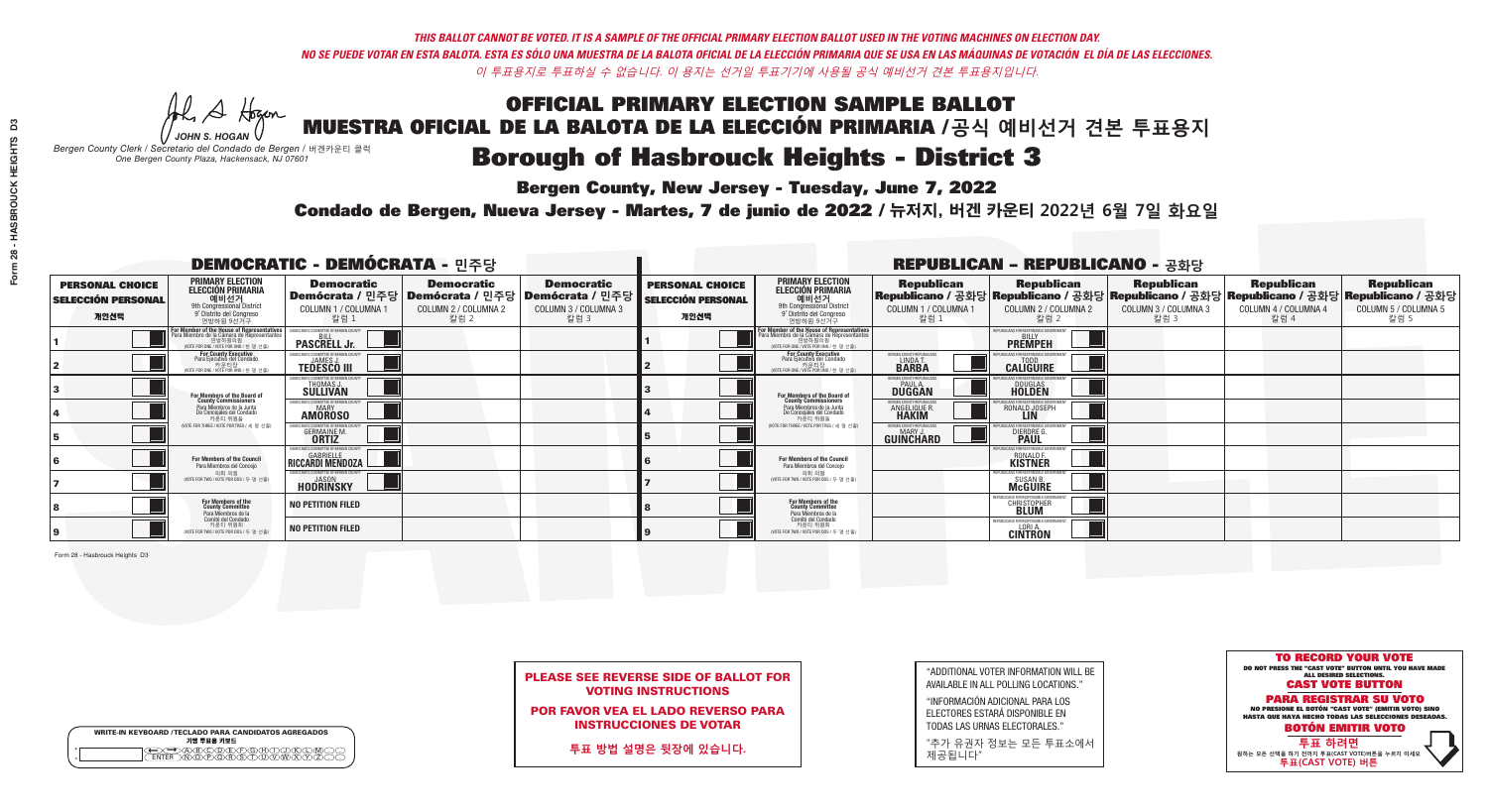**Bergen County, New Jersey - Tuesday, June 7, 2022** 

Al Stogan *JOHN S. HOGAN*

| <b>WRITE-IN KEYBOARD /TECLADO PARA CANDIDATOS AGREGADOS</b><br>기명 투표용 키보드 |  |
|---------------------------------------------------------------------------|--|
| @@@@@@@@@@@<br>\@@@@@@@@@@@@@                                             |  |

*Bergen County Clerk / Secretario del Condado de Bergen /* 버겐카운티 클럭 *One Bergen County Plaza, Hackensack, NJ 07601*

Condado de Bergen, Nueva Jersey - Martes, 7 de junio de 2022 / 뉴저지, 버겐 카운티 2022년 6월 7일 화요일 *One Bergen County Plaza, Hackensack, NJ 07601*



|                            | <b>PLEASE SEE REVERSE SIDE OF BALLOT FOR</b> |
|----------------------------|----------------------------------------------|
| <b>VOTING INSTRUCTIONS</b> |                                              |

POR FAVOR VEA EL LADO REVERSO PARA INSTRUCCIONES DE VOTAR

**투표 방법 설명은 뒷장에 있습니다.**

"ADDITIONAL VOTER INFORMATION WILL BE AVAILABLE IN ALL POLLING LOCATIONS."

"INFORMACIÓN ADICIONAL PARA LOS ELECTORES ESTARÁ DISPONIBLE EN TODAS LAS URNAS ELECTORALES."

"추가 유권자 정보는 모든 투표소에서 제공됩니다"

|                                                             |                                                                                                                                               | <b>DEMOCRATIC - DEMÓCRATA - 민주당</b>                                    |                                                   |                                                                                                        |                                                             |                                                                                                                                                       |                                                                       | <b>REPUBLICAN - REPUBLICANO - 공화당</b>                                                                                                          |                                                   |                                                   |                                                   |
|-------------------------------------------------------------|-----------------------------------------------------------------------------------------------------------------------------------------------|------------------------------------------------------------------------|---------------------------------------------------|--------------------------------------------------------------------------------------------------------|-------------------------------------------------------------|-------------------------------------------------------------------------------------------------------------------------------------------------------|-----------------------------------------------------------------------|------------------------------------------------------------------------------------------------------------------------------------------------|---------------------------------------------------|---------------------------------------------------|---------------------------------------------------|
| <b>PERSONAL CHOICE</b><br><b>SELECCIÓN PERSONAL</b><br>개인선택 | <b>PRIMARY ELECTION</b><br><b>ELECCIÓN PRIMARIA</b><br>예비선거<br><sup>9th</sup> Congressional District<br>9° Distrito del Congreso<br>연방하원 9선거구 | <b>Democratic</b><br>COLUMN 1 / COLUMNA 1<br>칼럼 1                      | <b>Democratic</b><br>COLUMN 2 / COLUMNA 2<br>칼럼 2 | <b>Democratic</b><br>│Demócrata / 민주당│Demócrata / 민주당│Demócrata / 민주당│<br>COLUMN 3 / COLUMNA 3<br>칼럼 3 | <b>PERSONAL CHOICE</b><br><b>SELECCIÓN PERSONAL</b><br>개인선택 | <b>PRIMARY ELECTION</b><br>ELECCIÓN PRIMARIA<br>9th Congressional District<br>9° Distrito del Congreso<br>연방하원 9선거구                                   | <b>Republican</b><br>COLUMN 1 / COLUMNA 1<br>│ 칼럼 L                   | <b>Republican</b><br>Republicano / 공화당 Republicano / 공화당 Republicano / 공화당 Republicano / 공화당 Republicano / 공화당<br>COLUMN 2 / COLUMNA 2<br>칼럼 2 | <b>Republican</b><br>COLUMN 3 / COLUMNA 3<br>칼럼 3 | <b>Republican</b><br>COLUMN 4 / COLUMNA 4<br>칼럼 4 | <b>Republican</b><br>COLUMN 5 / COLUMNA 5<br>칼럼 5 |
|                                                             | For Member of the House of Representatives<br>Para Miembro de la Cámara de Representantes<br>연방하원의원<br>(VOTE FOR ONE / VOTE POR UNO / 한 명 선출) | EMOCRATIC COMMITTEE OF BERGEN COUNTY<br><b>PASCRELL Jr.</b>            |                                                   |                                                                                                        |                                                             | <b>For Member of the House of Representatives<br/>Para Miembro de la Cámara de Representantes</b><br>연방하원의원<br>(VOTE FOR ONE / VOTE POR UNO / 한 명 선출) |                                                                       | PUBLICANS FOR RESPONSIBLE GOVERNME!<br><b>PREMPEH</b>                                                                                          |                                                   |                                                   |                                                   |
|                                                             | For County Executive<br>Para Ejecutivo del Condado<br>가운티장<br>(VOTE FOR ONE / VOTE POR UNO / 한 명 선출)                                          | FMOCRATIC COMMITTEE OF BERGEN COUNTY<br><b>TEDESCO III</b>             |                                                   |                                                                                                        |                                                             | For County Executive<br>Para Ejecutivo del Condado<br><sup>7</sup> 카운티장<br>(VOTE FOR ONE / VOTE POR UNO / 한 명 선출)                                     | BERGEN COUNTY REPUBLICAN<br>LINDA T<br><b>BARBA</b>                   | <b>CALIGUIRE</b>                                                                                                                               |                                                   |                                                   |                                                   |
|                                                             | For Members of the Board of<br>County Commissioners                                                                                           | MOCRATIC COMMITTEE OF BERGEN COUNTY<br>THOMAS J.                       |                                                   |                                                                                                        |                                                             | For Members of the Board of<br>County Commissioners                                                                                                   | ERGEN COUNTY REPUBLICAN<br><b>PAUL A.</b><br><b>DUGGAN</b>            | <b>DOUGLAS</b><br><b>HOLDEN</b>                                                                                                                |                                                   |                                                   |                                                   |
|                                                             | Para Miembros de la Junta<br>De Concejales del Condado<br>카운티 위원들                                                                             | CRATIC COMMITTEE OF BERGEN COUNT<br><b>MARY</b><br><b>AMOROSO</b>      |                                                   |                                                                                                        |                                                             | Para Miembros de la Junta<br>De Concejales del Condado<br>카우티 위원들                                                                                     | <b>FRGEN COUNTY REPUBLICAN:</b><br><b>ANGELIQUE R</b><br><b>HAKIM</b> | RONALD JOSEPH                                                                                                                                  |                                                   |                                                   |                                                   |
|                                                             | NOTE FOR THREE / VOTE POR TRES / 세 명 선출)                                                                                                      | OCRATIC COMMITTEE OF BERGEN COUN<br><b>GERMAINE M.</b><br><b>ORTIZ</b> |                                                   |                                                                                                        |                                                             | NOTE FOR THREE / VOTE POR TRES / 세 명 선출                                                                                                               | ERGEN COUNTY REPUBLICANS<br>MARY.<br>GUINCHARD                        | <b>FOR RESPONSIBLE G</b><br><b>DIERDRE L</b>                                                                                                   |                                                   |                                                   |                                                   |
|                                                             | For Members of the Council<br>Para Miembros del Conceio                                                                                       | EMOCRATIC COMMITTEE OF BERGEN COUNTY<br>RICCARDI MENDOZA               |                                                   |                                                                                                        |                                                             | For Members of the Council<br>Para Miembros del Concejo                                                                                               |                                                                       | IRI ICANS ENR RESPANSIRI E<br>RONALD F.<br>KISTNER                                                                                             |                                                   |                                                   |                                                   |
|                                                             | 의회 의원<br>NOTE FOR TWO / VOTE POR DOS / 두 명 선출)                                                                                                | FMOCRATIC COMMITTEE OF BERGEN COUNTY<br><b>HODRINSKY</b>               |                                                   |                                                                                                        |                                                             | 의회 의원<br>NOTE FOR TWO / VOTE POR DOS / 두 명 선출)                                                                                                        |                                                                       | PHRI ICANS ENR RESPONSIRI E (<br>SUSAN B.                                                                                                      |                                                   |                                                   |                                                   |
|                                                             | For Members of the<br>County Committee<br>Para Miembros de la<br>Comité del Condado                                                           | <b>NO PETITION FILED</b>                                               |                                                   |                                                                                                        |                                                             | For Members of the<br>County Committee<br>Para Miembros de la<br>Comité del Condado                                                                   |                                                                       | <b>PUJADAS</b>                                                                                                                                 |                                                   |                                                   |                                                   |
|                                                             | 카운티 위원회<br>NOTE FOR TWO / VOTE POR DOS / 두 명 선출)                                                                                              | <b>NO PETITION FILED</b>                                               |                                                   |                                                                                                        |                                                             | 카운티 위원회<br>(VOTE FOR TWO / VOTE POR DOS / 두 명 선출)                                                                                                     |                                                                       | PUBLICANS FOR RESPONSIBLE GOVERNMENT<br><b>PUJADAS</b>                                                                                         |                                                   |                                                   |                                                   |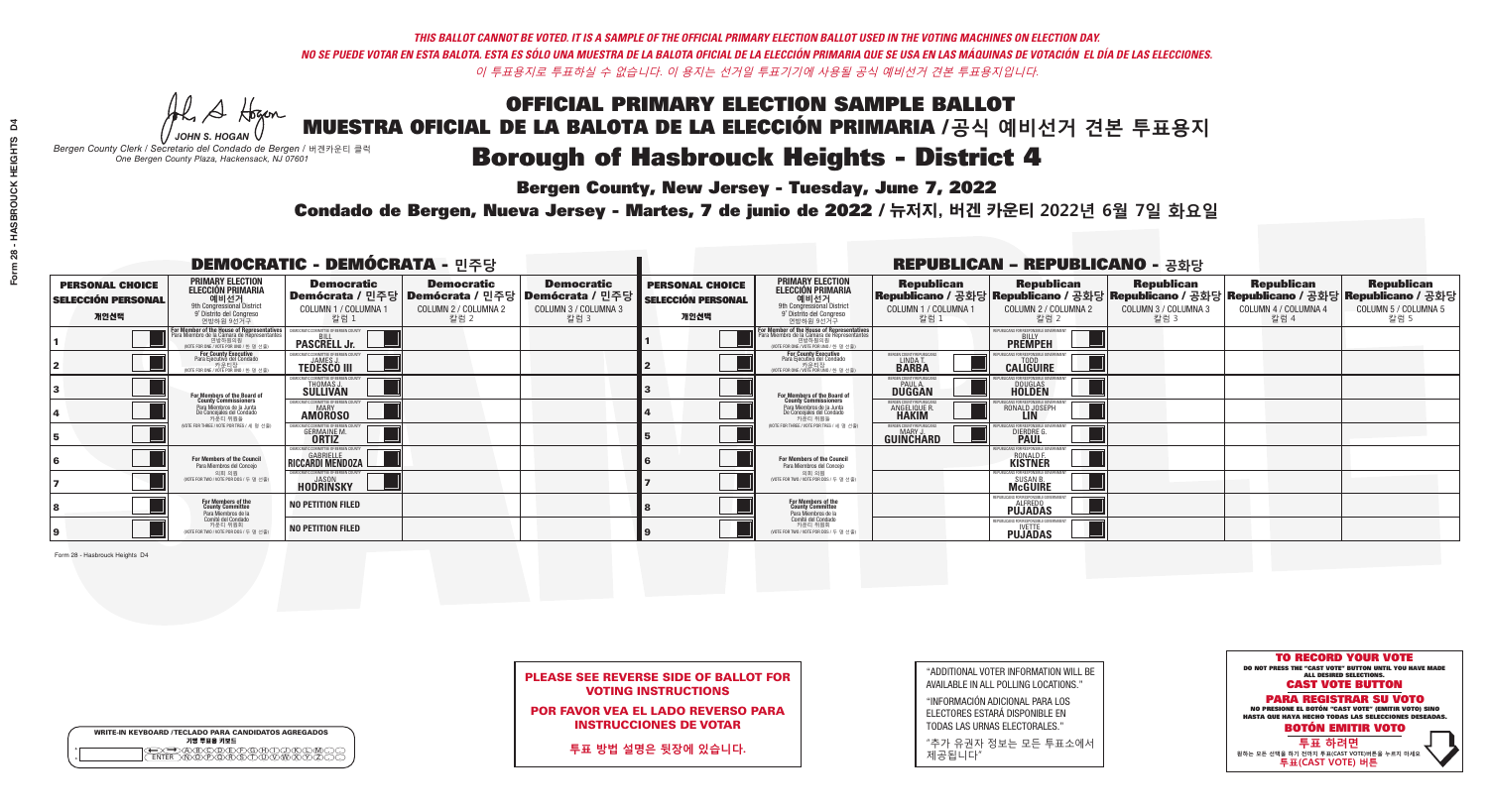A Hogen

**Bergen County, New Jersey - Tuesday, June 7, 2022** 

| <b>WRITE-IN KEYBOARD /TECLADO PARA CANDIDATOS AGREGADOS</b><br>기명 투표용 키보드 |  |
|---------------------------------------------------------------------------|--|
| )ABCODE(F)G(H)DD(K<br><b>ጒ፝፟፟፟፟</b> ፟፝፟፟፟፝ዀዂ፝ጞጞጞ                          |  |

*JOHN S. HOGAN Bergen County Clerk / Secretario del Condado de Bergen /* 버겐카운티 클럭 *One Bergen County Plaza, Hackensack, NJ 07601*

Condado de Bergen, Nueva Jersey - Martes, 7 de junio de 2022 / 뉴저지, 버겐 카운티 2022년 6월 7일 화요일 *One Bergen County Plaza, Hackensack, NJ 07601*



PLEASE SEE REVERSE SIDE OF BALLOT FOR VOTING INSTRUCTIONS

POR FAVOR VEA EL LADO REVERSO PARA INSTRUCCIONES DE VOTAR

**투표 방법 설명은 뒷장에 있습니다.**

| "ADDITIONAL VOTER INFORMATION WILL BE |
|---------------------------------------|
| AVAILABLE IN ALL POLLING LOCATIONS."  |

"INFORMACIÓN ADICIONAL PARA LOS ELECTORES ESTARÁ DISPONIBLE EN TODAS LAS URNAS ELECTORALES."

"추가 유권자 정보는 모든 투표소에서 제공됩니다"

|                                                             |                                                                                                                                                       | <b>DEMOCRATIC - DEMÓCRATA - 민주당</b>                                 |                                                                                       |                                                                      |                                                             |                                                                                                                                               |                                                   | <b>REPUBLICAN - REPUBLICANO - 공화당</b>                                                                                                        |                                                   |                                                   |                                                   |
|-------------------------------------------------------------|-------------------------------------------------------------------------------------------------------------------------------------------------------|---------------------------------------------------------------------|---------------------------------------------------------------------------------------|----------------------------------------------------------------------|-------------------------------------------------------------|-----------------------------------------------------------------------------------------------------------------------------------------------|---------------------------------------------------|----------------------------------------------------------------------------------------------------------------------------------------------|---------------------------------------------------|---------------------------------------------------|---------------------------------------------------|
| <b>PERSONAL CHOICE</b><br><b>SELECCIÓN PERSONAL</b><br>개인선택 | <b>PRIMARY ELECTION</b><br><b>ELECCIÓN PRIMARIA</b><br>예비선거<br>9th Congressional District<br>9° Distrito del Congreso<br>연방하원 9선거구                    | <b>Democratic</b><br>COLUMN 1 / COLUMNA 1<br>칼럼 1                   | <b>Democratic</b><br>│Demócrata / 민주당│Demócrata / 민주당<br>COLUMN 2 / COLUMNA 2<br>칼럼 2 | <b>Democratic</b><br>Demócrata / 민주당<br>COLUMN 3 / COLUMNA 3<br>칼럼 3 | <b>PERSONAL CHOICE</b><br><b>SELECCIÓN PERSONAL</b><br>개인선택 | <b>PRIMARY ELECTION</b><br>ELECCIÓN PRIMARIA<br>예비선거<br>9th Congressional District<br>9° Distrito del Congreso<br>연방하원 9선거구                   | <b>Republican</b><br>COLUMN 1 / COLUMNA 1<br>칼럼 : | <b>Republican</b><br>Republicano / 공화당 Republicano / 공화당 Republicano / 공화당 Republicano / 공화당 Republicano / 공화당<br>COLUMN 2 / COLUMNA 2<br>칼럼 | <b>Republican</b><br>COLUMN 3 / COLUMNA 3<br>칼럼 3 | <b>Republican</b><br>COLUMN 4 / COLUMNA 4<br>칼럼 4 | <b>Republican</b><br>COLUMN 5 / COLUMNA 5<br>칼럼 5 |
|                                                             | <b>For Member of the House of Representatives<br/>Para Miembro de la Cámara de Representantes</b><br>연방하원의원<br>(VOTE FOR ONE / VOTE POR UNO / 한 명 선출) | EMOCRATIC COMMITTEE OF BERGEN COUNTY<br><b>PASCRELL Jr.</b>         |                                                                                       |                                                                      |                                                             | For Member of the House of Representatives<br>Para Miembro de la Cámara de Representantes<br>연방하원의원<br>(VOTE FOR ONE / VOTE POR UNO / 한 명 선출) |                                                   | <b>EPUBLICANS FOR RESPONSIBLE GOVERNMEN</b><br><b>PREMPEH</b>                                                                                |                                                   |                                                   |                                                   |
|                                                             | For County Executive<br>Para Ejecutivo del Condado<br>(VOTE FOR ONE / VOTE POR UNO / 한 명 선출)                                                          | EMOCRATIC COMMITTEE OF BERGEN COUNTY<br><b>TEDESCO III</b>          |                                                                                       |                                                                      |                                                             | <b>For County Executive</b><br>Para Ejecutivo del Condado<br>7 카운티장<br>(VOTE FOR ONE / VOTE POR UNO / 한 명 선출)                                 | BERGEN COUNTY REPUBLICAN<br>LINDA T.              | <b>CALIGUIRE</b>                                                                                                                             |                                                   |                                                   |                                                   |
|                                                             | For Members of the Board of<br>County Commissioners                                                                                                   | EMOCRATIC COMMITTEE OF BERGEN COUNTY<br>THOMAS J.                   |                                                                                       |                                                                      |                                                             | For Members of the Board of<br>County Commissioners                                                                                           | ERGEN COUNTY REPUBLICAN<br><b>DUGGAN</b>          | <b>DOUGLAS</b>                                                                                                                               |                                                   |                                                   |                                                   |
|                                                             | Para Miembros de la Junta<br>De Concejales del Condado<br>카운티 위원들                                                                                     | MOCRATIC COMMITTEE OF BERGEN COUNT<br><b>MARY</b><br><b>AMOROSO</b> |                                                                                       |                                                                      |                                                             | Para Miembros de la Junta<br>De Concejales del Condado<br>카운티 위원들                                                                             | ERGEN COUNTY REPUBLICAN<br>ANGELIQUE R            | RONALD JOSEPH<br><b>LIN</b>                                                                                                                  |                                                   |                                                   |                                                   |
|                                                             | (VOTE FOR THREE / VOTE POR TRES / 세 명 선출)                                                                                                             | <b>IOCRATIC COMMITTEE OF BERGEN C</b><br><b>GERMAINE M.</b>         |                                                                                       |                                                                      |                                                             | NOTE FOR THREE / VOTE POR TRES / 세 명 선출                                                                                                       | BERGEN COUNTY REPUBLICANS<br>MARY J<br>GUINCHARD  | BLICANS FOR RESPONSIBLE GL<br><b>DIERDRE</b>                                                                                                 |                                                   |                                                   |                                                   |
|                                                             | For Members of the Council<br>Para Miembros del Concejo                                                                                               | <b>EMOCRATIC COMMITTEE OF BERGEN COUNT</b><br>RICCARDI MENDOZA      |                                                                                       |                                                                      |                                                             | <b>For Members of the Council</b><br>Para Miembros del Concejo                                                                                |                                                   | 'UBI ICANS FOR RESPONSIBI E GO<br>RONALD F.<br>KISTNER                                                                                       |                                                   |                                                   |                                                   |
|                                                             | 의회 의워<br>(VOTE FOR TWO / VOTE POR DOS / 두 명 선출)                                                                                                       | <b>EMOCRATIC COMMITTEE OF BEBGEN COUNTY</b><br><b>HODRINSKY</b>     |                                                                                       |                                                                      |                                                             | 의회 의원<br>NOTE FOR TWO / VOTE POR DOS / 두 명 선출)                                                                                                |                                                   | PUBLICANS FOR RESPONSIBLE GOVERNMEN<br>SUSAN B.<br>McGUIRE                                                                                   |                                                   |                                                   |                                                   |
|                                                             | For Members of the<br>County Committee<br>Para Miembros de la<br>Comité del Condado                                                                   | ICRATIC COMMITTEE OF RERGEN CO<br>HUMBERTO A                        |                                                                                       |                                                                      |                                                             | For Members of the<br>County Committee<br>Para Miembros de la<br>Comité del Condado                                                           |                                                   | <b>NO PETITION FILED</b>                                                                                                                     |                                                   |                                                   |                                                   |
|                                                             | 카운티 위원회<br>(VOTE FOR TWO / VOTE POR DOS / 두 명 선출)                                                                                                     | MOCRATIC COMMITTEE OF BERGEN<br><b>CLAUDIA M</b><br><b>GOEZ</b>     |                                                                                       |                                                                      |                                                             | 카운티 위원회<br>NOTE FOR TWO / VOTE POR DOS / 두 명 선출)                                                                                              |                                                   | <b>NO PETITION FILED</b>                                                                                                                     |                                                   |                                                   |                                                   |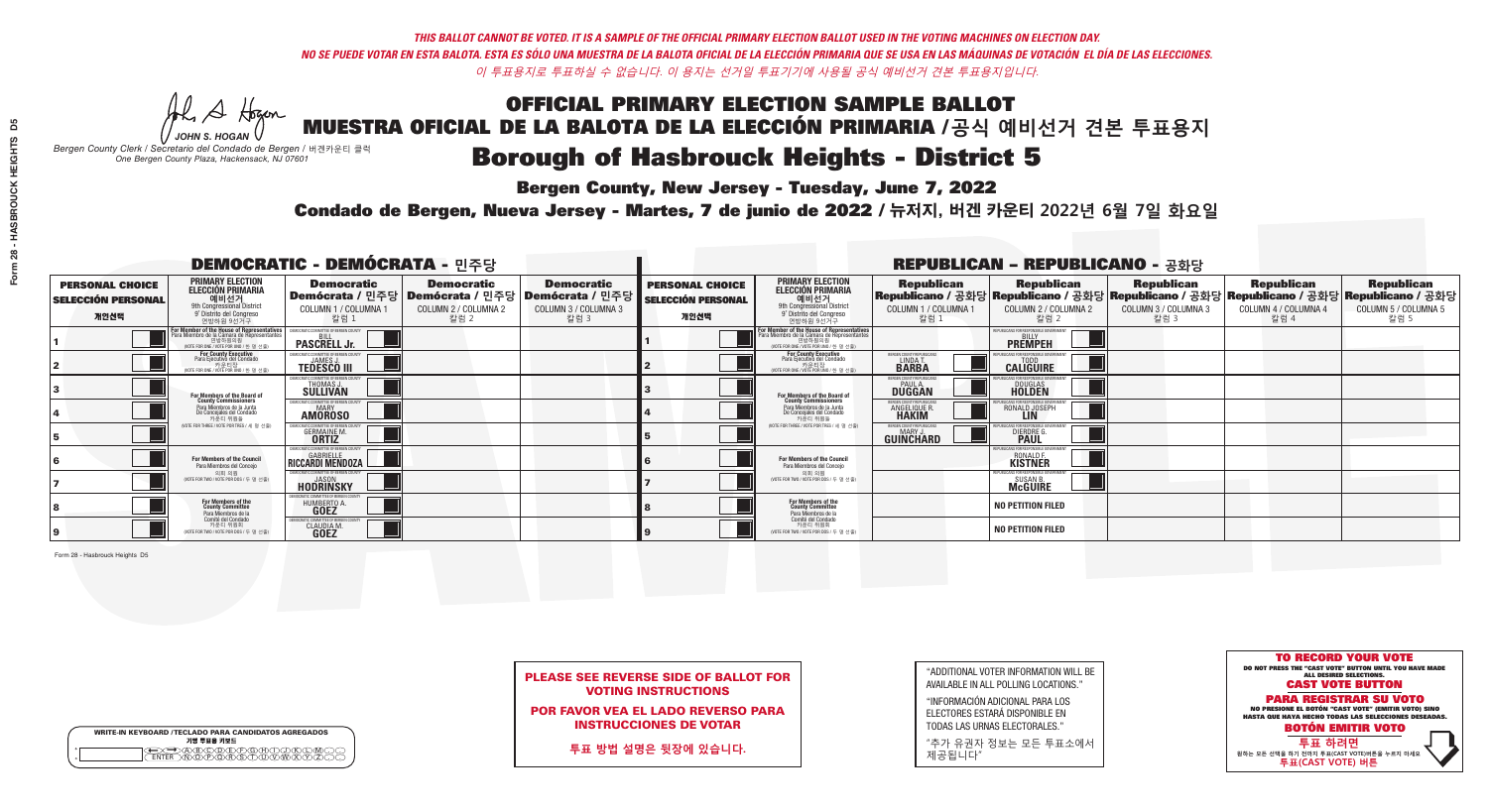**Bergen County, New Jersey - Tuesday, June 7, 2022** 

A Hogen *JOHN S. HOGAN*

| <b>WRITE-IN KEYBOARD /TECLADO PARA CANDIDATOS AGREGADOS</b><br>기명 투표용 키보드 |  |
|---------------------------------------------------------------------------|--|
| A®©®®©©®®©©®<br>™™™®®®®©™™™®                                              |  |

*Bergen County Clerk / Secretario del Condado de Bergen /* 버겐카운티 클럭 *One Bergen County Plaza, Hackensack, NJ 07601*

Condado de Bergen, Nueva Jersey - Martes, 7 de junio de 2022 / 뉴저지, 버겐 카운티 2022년 6월 7일 화요일 *One Bergen County Plaza, Hackensack, NJ 07601*



|  | <b>PLEASE SEE REVERSE SIDE OF BALLOT FOR</b> |  |  |
|--|----------------------------------------------|--|--|
|  | <b>VOTING INSTRUCTIONS</b>                   |  |  |

POR FAVOR VEA EL LADO REVERSO PARA INSTRUCCIONES DE VOTAR

**투표 방법 설명은 뒷장에 있습니다.**

| "ADDITIONAL VOTER INFORMATION WILL BE |
|---------------------------------------|
| AVAILABLE IN ALL POLLING LOCATIONS."  |

"INFORMACIÓN ADICIONAL PARA LOS ELECTORES ESTARÁ DISPONIBLE EN TODAS LAS URNAS ELECTORALES."

"추가 유권자 정보는 모든 투표소에서 제공됩니다"

|                                                             |                                                                                                                                               | <b>DEMOCRATIC - DEMÓCRATA - 민주당</b>                                  |                                                   |                                                                                                              |                                                             |                                                                                                                                               |                                                            | <b>REPUBLICAN - REPUBLICANO - 공화당</b>                                                                                                          |                                                   |                                                   |                                                   |
|-------------------------------------------------------------|-----------------------------------------------------------------------------------------------------------------------------------------------|----------------------------------------------------------------------|---------------------------------------------------|--------------------------------------------------------------------------------------------------------------|-------------------------------------------------------------|-----------------------------------------------------------------------------------------------------------------------------------------------|------------------------------------------------------------|------------------------------------------------------------------------------------------------------------------------------------------------|---------------------------------------------------|---------------------------------------------------|---------------------------------------------------|
| <b>PERSONAL CHOICE</b><br><b>SELECCIÓN PERSONAL</b><br>개인선택 | <b>PRIMARY ELECTION</b><br><b>ELECCIÓN PRIMARIA</b><br>예비선거<br><sup>9th</sup> Congressional District<br>9° Distrito del Congreso<br>연방하원 9선거구 | <b>Democratic</b><br>COLUMN 1 / COLUMNA 1<br>칼럼 1                    | <b>Democratic</b><br>COLUMN 2 / COLUMNA 2<br>칼럼 2 | <b>Democratic</b><br>  Demócrata / 민주당   Demócrata / 민주당   Demócrata / 민주당  <br>COLUMN 3 / COLUMNA 3<br>칼럼 3 | <b>PERSONAL CHOICE</b><br><b>SELECCIÓN PERSONAL</b><br>개인선택 | <b>PRIMARY ELECTION</b><br>ELECCIÓN PRIMARIA<br>예비선거<br>9th Congressional District<br>9° Distrito del Congreso<br>연방하워 9선거구                   | <b>Republican</b><br>COLUMN 1 / COLUMNA 1<br>칼럼 :          | <b>Republican</b><br>Republicano / 공화당 Republicano / 공화당 Republicano / 공화당 Republicano / 공화당 Republicano / 공화당<br>COLUMN 2 / COLUMNA 2<br>칼럼 2 | <b>Republican</b><br>COLUMN 3 / COLUMNA 3<br>칼럼 3 | <b>Republican</b><br>COLUMN 4 / COLUMNA 4<br>칼럼 4 | <b>Republican</b><br>COLUMN 5 / COLUMNA 5<br>칼럼 5 |
|                                                             | For Member of the House of Representatives<br>a Miembro de la Cámara de Representante<br>연방하원의원<br>(VOTE FOR ONE / VOTE POR UNO / 한 명 선출)     | EMOCRATIC COMMITTEE OF BERGEN COUNT<br><b>PASCRELL Jr.</b>           |                                                   |                                                                                                              |                                                             | For Member of the House of Representatives<br>Para Miembro de la Cámara de Representantes<br>연방하원의원<br>(VOTE FOR ONE / VOTE POR UNO / 한 명 선출) |                                                            | PUBLICANS FOR RESPONSIBLE GOVERNM<br><b>PREMPEH</b>                                                                                            |                                                   |                                                   |                                                   |
|                                                             | For County Executive<br>Para Ejecutivo del Condado<br>가운티장<br>(VOTE FOR ONE / VOTE POR UNO / 한 명 선출)                                          | JEMOCRATIC COMMITTEE OF BERGEN COUNTY<br><b>TEDESCO III</b>          |                                                   |                                                                                                              |                                                             | For County Executive<br>Para Ejecutivo del Condado<br>│ 카운티장<br>(VOTE FOR ONE / VOTE POR UNO / 한 명 선출)                                        | BERGEN COUNTY REPUBLICAN<br>LINDA T.                       | <b>CALIGUIRE</b>                                                                                                                               |                                                   |                                                   |                                                   |
|                                                             | For Members of the Board of<br>County Commissioners                                                                                           | EMOCRATIC COMMITTEE OF BERGEN COUNTY<br>THOMAS J.                    |                                                   |                                                                                                              |                                                             | For Members of the Board of<br>County Commissioners                                                                                           | ERGEN COUNTY REPUBLICAN<br><b>PAUL A.</b><br><b>DUGGAN</b> | <b>DOUGLAS</b><br><b>HOLDEN</b>                                                                                                                |                                                   |                                                   |                                                   |
|                                                             | Para Miembros de la Junta<br>De Concejales del Condado<br>카우티 위원들                                                                             | MOCRATIC COMMITTEE OF BERGEN COUNTY<br><b>MARY</b><br><b>AMOROSO</b> |                                                   |                                                                                                              |                                                             | Para Miembros de la Junta<br>De Concejales del Condado<br>카우티 위원들                                                                             | ERGEN COUNTY REPUBLICAN<br>ANGELIQUE R                     | RONALD JOSEPH                                                                                                                                  |                                                   |                                                   |                                                   |
|                                                             | (VOTE FOR THREE / VOTE POR TRES / 세 명 선출)                                                                                                     | ICRATIC COMMITTEE OF BERGEN CO<br><b>GERMAINE M.</b><br><b>ORTIZ</b> |                                                   |                                                                                                              |                                                             | (VOTE FOR THREE / VOTE POR TRES / 세 명 선출)                                                                                                     | BERGEN COUNTY REPUBLICANS<br>MARY J<br>GUINCHARD           | FOR RESPONSIBLE GO<br><b>DIERDRE</b> O                                                                                                         |                                                   |                                                   |                                                   |
|                                                             | For Members of the Council<br>Para Miembros del Concejo                                                                                       | EMOCRATIC COMMITTEE OF BERGEN COUNT<br>RICCARDI MENDOZA              |                                                   |                                                                                                              |                                                             | <b>For Members of the Council</b><br>Para Miembros del Conceio                                                                                |                                                            | PUBLICANS FOR RESPONSIBLE GO<br>RONALD F.<br>KISTNER                                                                                           |                                                   |                                                   |                                                   |
|                                                             | 의회 의원<br>NOTE FOR TWO / VOTE POR DOS / 두 명 선출)                                                                                                | FMOCRATIC COMMITTEE OF BERGEN COUNTY<br><b>HODRINSKY</b>             |                                                   |                                                                                                              |                                                             | 의회 의원<br>WOTE FOR TWO / VOTE POR DOS / 두 명 선출)                                                                                                |                                                            | PUBLICANS FOR RESPONSIBLE GOVE<br><b>SUSAN B.</b><br>McGUIRE                                                                                   |                                                   |                                                   |                                                   |
|                                                             | For Members of the<br>County Committee<br>Para Miembros de la<br>Comité del Condado                                                           | <b>NO PETITION FILED</b>                                             |                                                   |                                                                                                              |                                                             | For Members of the<br>County Committee<br>Para Miembros de la<br>Comité del Condado                                                           |                                                            | <b>NO PETITION FILED</b>                                                                                                                       |                                                   |                                                   |                                                   |
|                                                             | 카운티 위원회<br>(VOTE FOR TWO / VOTE POR DOS / 두 명 선출)                                                                                             | <b>NO PETITION FILED</b>                                             |                                                   |                                                                                                              |                                                             | 카운티 위원회<br>WOTE FOR TWO / VOTE POR DOS / 두 명 선출)                                                                                              |                                                            | <b>NO PETITION FILED</b>                                                                                                                       |                                                   |                                                   |                                                   |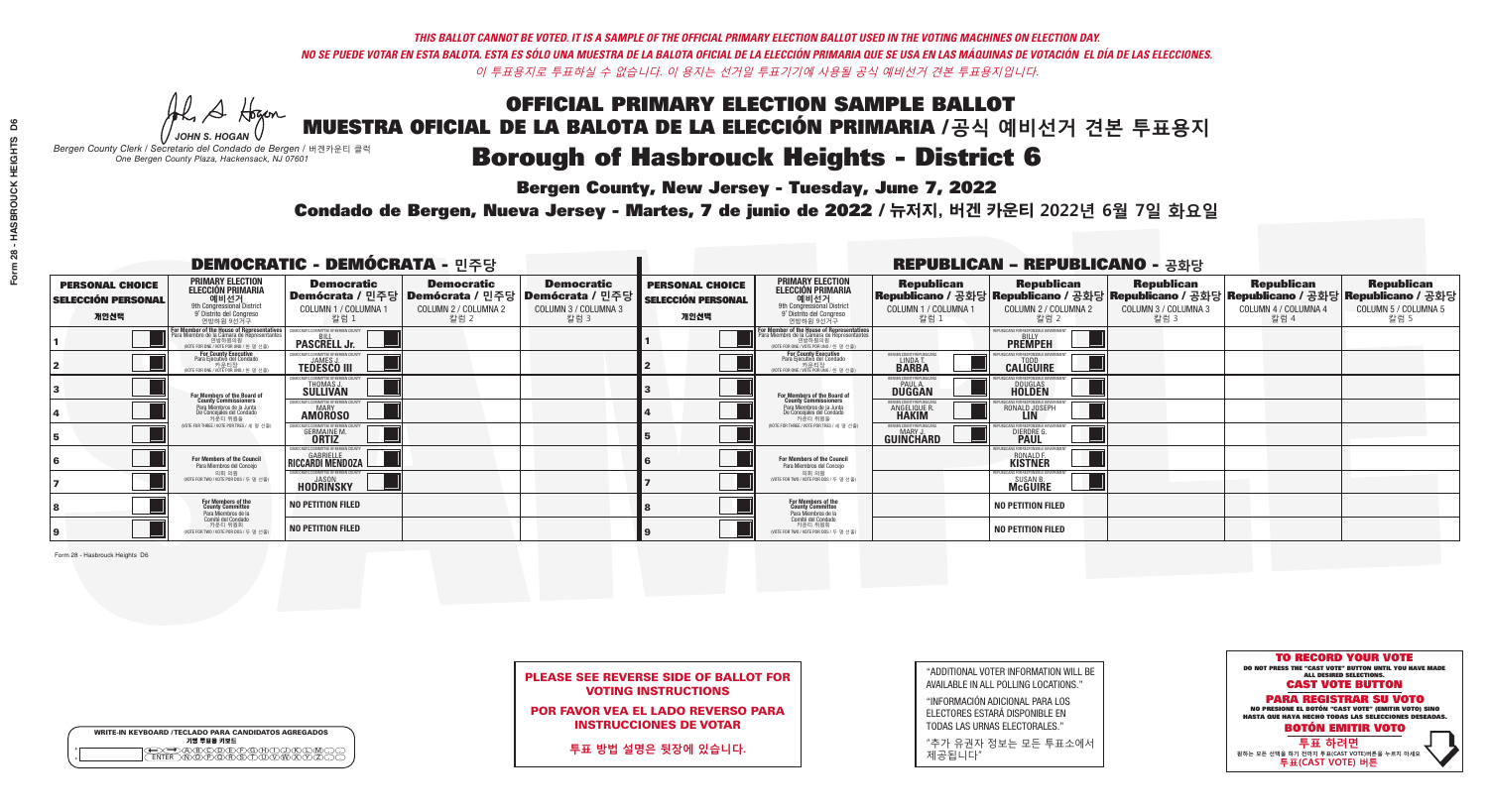**Bergen County, New Jersey - Tuesday, June 7, 2022** 

H A Hogan *JOHN S. HOGAN*

| <b>WRITE-IN KEYBOARD /TECLADO PARA CANDIDATOS AGREGADOS</b><br>기명 투표용 키보드 |  |
|---------------------------------------------------------------------------|--|
| A®©®®©©®®©©®<br>™™™®®®®©™™™®                                              |  |

*Bergen County Clerk / Secretario del Condado de Bergen /* 버겐카운티 클럭 *One Bergen County Plaza, Hackensack, NJ 07601*

Condado de Bergen, Nueva Jersey - Martes, 7 de junio de 2022 / 뉴저지, 버겐 카운티 2022년 6월 7일 화요일 *One Bergen County Plaza, Hackensack, NJ 07601*



|                            | <b>PLEASE SEE REVERSE SIDE OF BALLOT FOR</b> |
|----------------------------|----------------------------------------------|
| <b>VOTING INSTRUCTIONS</b> |                                              |

POR FAVOR VEA EL LADO REVERSO PARA INSTRUCCIONES DE VOTAR

**투표 방법 설명은 뒷장에 있습니다.**

"ADDITIONAL VOTER INFORMATION WILL BE AVAILABLE IN ALL POLLING LOCATIONS."

"INFORMACIÓN ADICIONAL PARA LOS ELECTORES ESTARÁ DISPONIBLE EN TODAS LAS URNAS ELECTORALES."

"추가 유권자 정보는 모든 투표소에서 제공됩니다"

|                                                             |                                                                                                                                               | <b>DEMOCRATIC - DEMÓCRATA - 민주당</b>                                  |                                                   |                                                                                                        |                                                             |                                                                                                                                                       |                                                            | <b>REPUBLICAN - REPUBLICANO - 공화당</b>                                                                                                           |                                                   |                                                   |                                                   |
|-------------------------------------------------------------|-----------------------------------------------------------------------------------------------------------------------------------------------|----------------------------------------------------------------------|---------------------------------------------------|--------------------------------------------------------------------------------------------------------|-------------------------------------------------------------|-------------------------------------------------------------------------------------------------------------------------------------------------------|------------------------------------------------------------|-------------------------------------------------------------------------------------------------------------------------------------------------|---------------------------------------------------|---------------------------------------------------|---------------------------------------------------|
| <b>PERSONAL CHOICE</b><br><b>SELECCIÓN PERSONAL</b><br>개인선택 | <b>PRIMARY ELECTION</b><br><b>ELECCIÓN PRIMARIA</b><br>예비선거<br><sup>9th</sup> Congressional District<br>9° Distrito del Congreso<br>연방하원 9선거구 | <b>Democratic</b><br>COLUMN 1 / COLUMNA 1<br>칼럼 1                    | <b>Democratic</b><br>COLUMN 2 / COLUMNA 2<br>칼럼 2 | <b>Democratic</b><br>│Demócrata / 민주당│Demócrata / 민주당│Demócrata / 민주당│<br>COLUMN 3 / COLUMNA 3<br>칼럼 3 | <b>PERSONAL CHOICE</b><br><b>SELECCIÓN PERSONAL</b><br>개인선택 | <b>PRIMARY ELECTION</b><br>ELECCIÓN PRIMARIA<br>9th Congressional District<br>9° Distrito del Congreso<br>연방하원 9선거구                                   | <b>Republican</b><br>COLUMN 1 / COLUMNA 1<br>참럼 1          | <b>Republican</b><br>Republicano / 공화당 Republicano / 공화당 Republicano / 공화당 Republicano / 공화당 Republicano / 공화당<br>COLUMN 2 / COLUMNA 2<br>·칼럼 2 | <b>Republican</b><br>COLUMN 3 / COLUMNA 3<br>칼럼 3 | <b>Republican</b><br>COLUMN 4 / COLUMNA 4<br>칼럼 4 | <b>Republican</b><br>COLUMN 5 / COLUMNA 5<br>칼럼 5 |
|                                                             | For Member of the House of Representatives<br>a Miembro de la Cámara de Representante<br>연방하원의원<br>(VOTE FOR ONE / VOTE POR UNO / 한 명 선출)     | EMOCRATIC COMMITTEE OF BERGEN COUNTY<br><b>PASCRELL Jr.</b>          |                                                   |                                                                                                        |                                                             | <b>For Member of the House of Representatives<br/>Para Miembro de la Cámara de Representantes</b><br>연방하원의원<br>(VOTE FOR ONE / VOTE POR UNO / 한 명 선출) |                                                            | PUBLICANS FOR RESPONSIBLE GOVERNMEN<br><b>PREMPEH</b>                                                                                           |                                                   |                                                   |                                                   |
|                                                             | For County Executive<br>Para Ejecutivo del Condado<br>. 카운티장<br>(VOTE FOR ONE / VOTE POR UNO / 한 명 선출)                                        | <b>FMOCRATIC COMMITTEE OF BERGEN COUNTY</b><br><b>TEDESCO III</b>    |                                                   |                                                                                                        |                                                             | For County Executive<br>Para Ejecutivo del Condado<br>7) 카운티장<br>(VOTE FOR ONE / VOTE POR UNO / 한 명 선출)                                               | BERGEN COUNTY REPUBLICAN<br>LINDA T<br><b>BARBA</b>        | <b>CALIGUIRE</b>                                                                                                                                |                                                   |                                                   |                                                   |
|                                                             | For Members of the Board of<br>County Commissioners                                                                                           | MOCRATIC COMMITTEE OF BERGEN COUNTY<br>THOMAS J.                     |                                                   |                                                                                                        |                                                             | For Members of the Board of<br>County Commissioners                                                                                                   | ERGEN COUNTY REPUBLICAN<br><b>PAUL A.</b><br><b>DUGGAN</b> | <b>DOUGLAS</b><br><b>HOLDEN</b>                                                                                                                 |                                                   |                                                   |                                                   |
|                                                             | Para Miembros de la Junta<br>De Concejales del Condado<br>카우티 위원들                                                                             | MOCRATIC COMMITTEE OF BERGEN COUNTY<br><b>MARY</b><br><b>AMOROSO</b> |                                                   |                                                                                                        |                                                             | Para Miembros de la Junta<br>De Concejales del Condado<br>카운티 위원들                                                                                     | ERGEN COUNTY REPUBLICAN<br><b>ANGELIQUE R<br/>HAKIM</b>    | RONALD JOSEPH                                                                                                                                   |                                                   |                                                   |                                                   |
|                                                             | NOTE FOR THREE / VOTE POR TRES / 세 명 선출)                                                                                                      | 10CRATIC COMMITTEE OF BEBGEN CO<br><b>GERMAINE M</b>                 |                                                   |                                                                                                        |                                                             | NOTE FOR THREE / VOTE POR TRES / 세 명 선출)                                                                                                              | ERGEN COUNTY REPUBLICANS<br>MARY.<br>GUINCHARD             | <b>DIERDRE</b>                                                                                                                                  |                                                   |                                                   |                                                   |
|                                                             | <b>For Members of the Council</b><br>Para Miembros del Concejo                                                                                | EMOCRATIC COMMITTEE OF BERGEN COUNTY<br>RICCARDI MENDOZA             |                                                   |                                                                                                        |                                                             | <b>For Members of the Council</b><br>Para Miembros del Conceio                                                                                        |                                                            | RONALD F.                                                                                                                                       |                                                   |                                                   |                                                   |
|                                                             | 의회 의원<br>(VOTE FOR TWO / VOTE POR DOS / 두 명 선출)                                                                                               | FMOCRATIC COMMITTEE OF BERGEN COUNTY<br><b>HODRINSKY</b>             |                                                   |                                                                                                        |                                                             | 의회 의원<br>WOTE FOR TWO / VOTE POR DOS / 두 명 선출)                                                                                                        |                                                            | PUBLICANS FOR RESPONSIBLE (<br>SUSAN B.<br>McGUIRE                                                                                              |                                                   |                                                   |                                                   |
|                                                             | For Members of the<br>County Committee<br>Para Miembros de la<br>Comité del Condado                                                           | <b>NO PETITION FILED</b>                                             |                                                   |                                                                                                        |                                                             | For Members of the<br>County Committee<br>Para Miembros de la<br>Comité del Condado                                                                   |                                                            | DENNIS M.                                                                                                                                       |                                                   |                                                   |                                                   |
|                                                             | 카운티 위원회<br>WOTE FOR TWO / VOTE POR DOS / 두 명 선출)                                                                                              | <b>NO PETITION FILED</b>                                             |                                                   |                                                                                                        |                                                             | 카운티 위원회<br>(VOTE FOR TWO / VOTE POR DOS / 두 명 선출)                                                                                                     |                                                            | PUBLICANS FOR RESPONSIBLE<br>DARLENE A.<br><b>PARENTE</b>                                                                                       |                                                   |                                                   |                                                   |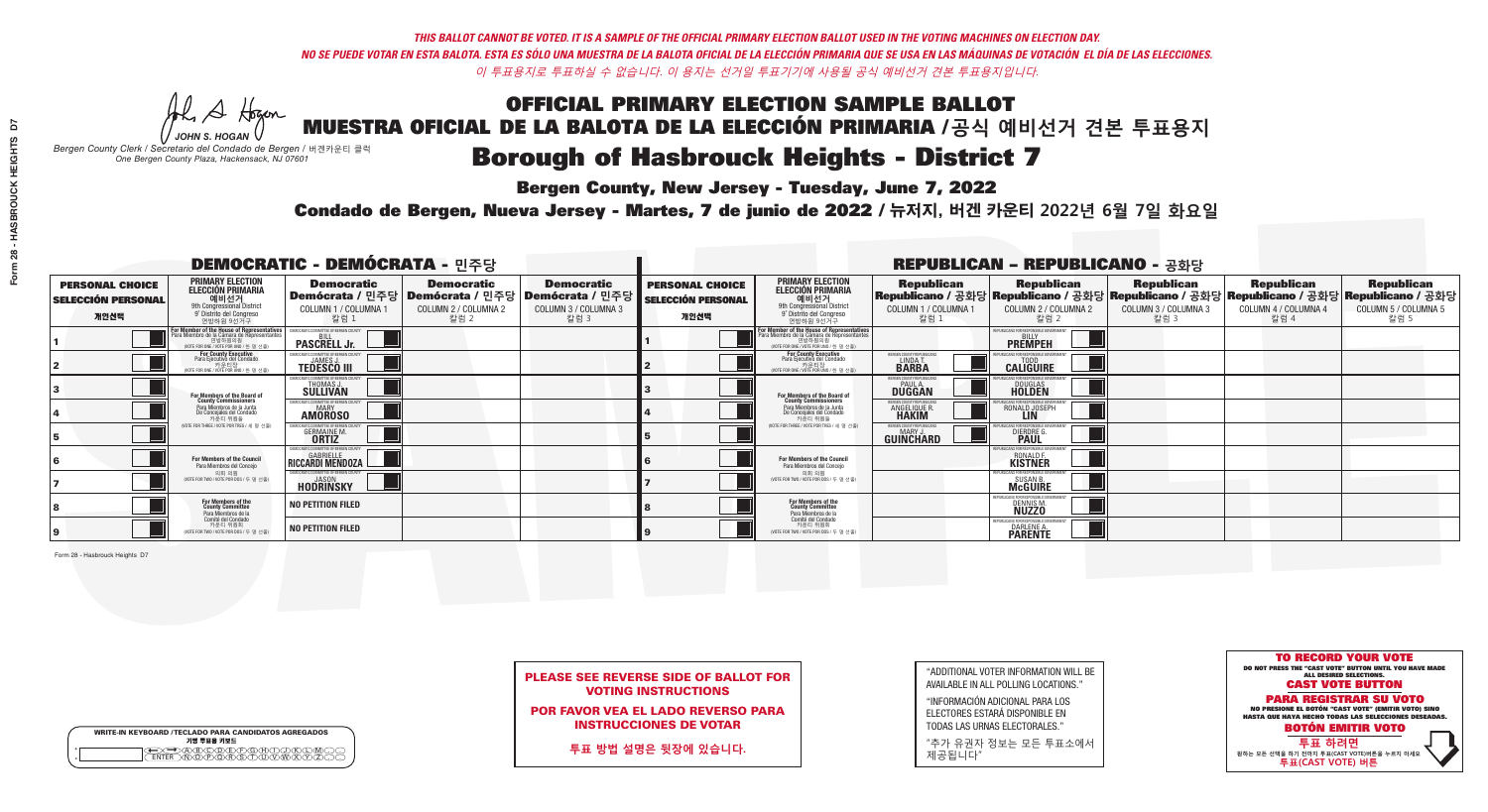**Bergen County, New Jersey - Tuesday, June 7, 2022** 

A Hogen *JOHN S. HOGAN*

| <b>WRITE-IN KEYBOARD /TECLADO PARA CANDIDATOS AGREGADOS</b><br>기명 투표용 키보드 |  |
|---------------------------------------------------------------------------|--|
| @@@@@@@@@@@<br>\@@@@@@@@@@@@@                                             |  |

*Bergen County Clerk / Secretario del Condado de Bergen /* 버겐카운티 클럭 *One Bergen County Plaza, Hackensack, NJ 07601*

Condado de Bergen, Nueva Jersey - Martes, 7 de junio de 2022 / 뉴저지, 버겐 카운티 2022년 6월 7일 화요일 *One Bergen County Plaza, Hackensack, NJ 07601*



| <b>PLEASE SEE REVERSE SIDE OF BALLOT FOR</b> |
|----------------------------------------------|
| <b>VOTING INSTRUCTIONS</b>                   |

POR FAVOR VEA EL LADO REVERSO PARA INSTRUCCIONES DE VOTAR

**투표 방법 설명은 뒷장에 있습니다.**

"ADDITIONAL VOTER INFORMATION WILL BE AVAILABLE IN ALL POLLING LOCATIONS."

"INFORMACIÓN ADICIONAL PARA LOS ELECTORES ESTARÁ DISPONIBLE EN TODAS LAS URNAS ELECTORALES."

"추가 유권자 정보는 모든 투표소에서 제공됩니다"

| <b>DEMOCRATIC - DEMÓCRATA - 민주당</b>                         |                                                                                                                                               |                                                                       |                                                   |                                                                                                        | <b>REPUBLICAN - REPUBLICANO - 공화당</b>                       |                                                                                                                                               |                                                   |                                                               |                                                                                                                                                |                                                   |                                                   |
|-------------------------------------------------------------|-----------------------------------------------------------------------------------------------------------------------------------------------|-----------------------------------------------------------------------|---------------------------------------------------|--------------------------------------------------------------------------------------------------------|-------------------------------------------------------------|-----------------------------------------------------------------------------------------------------------------------------------------------|---------------------------------------------------|---------------------------------------------------------------|------------------------------------------------------------------------------------------------------------------------------------------------|---------------------------------------------------|---------------------------------------------------|
| <b>PERSONAL CHOICE</b><br><b>SELECCIÓN PERSONAL</b><br>개인선택 | <b>PRIMARY ELECTION</b><br><b>ELECCIÓN PRIMARIA</b><br>예비선거<br><sup>9th</sup> Congressional District<br>9° Distrito del Congreso<br>연방하원 9선거구 | <b>Democratic</b><br>COLUMN 1 / COLUMNA 1<br>칼럼 1                     | <b>Democratic</b><br>COLUMN 2 / COLUMNA 2<br>칼럼 2 | <b>Democratic</b><br>│Demócrata / 민주당│Demócrata / 민주당│Demócrata / 민주당│<br>COLUMN 3 / COLUMNA 3<br>칼럼 3 | <b>PERSONAL CHOICE</b><br><b>SELECCIÓN PERSONAL</b><br>개인선택 | <b>PRIMARY ELECTION</b><br>ELECCIÓN PRIMARIA<br>예비선거<br>9th Congressional District<br>9° Distrito del Congreso<br>연방하원 9선거구                   | <b>Republican</b><br>COLUMN 1 / COLUMNA 1<br>칼럼 : | <b>Republican</b><br>COLUMN 2 / COLUMNA 2<br>칼럼 2             | <b>Republican</b><br>Republicano / 공화당 Republicano / 공화당 Republicano / 공화당 Republicano / 공화당 Republicano / 공화당<br>COLUMN 3 / COLUMNA 3<br>칼럼 3 | <b>Republican</b><br>COLUMN 4 / COLUMNA 4<br>칼럼 4 | <b>Republican</b><br>COLUMN 5 / COLUMNA 5<br>칼럼 5 |
|                                                             | For Member of the House of Representatives<br>a Miembro de la Cámara de Representante<br>연방하원의원<br>(VOTE FOR ONE / VOTE POR UNO / 한 명 선출)     | EMOCRATIC COMMITTEE OF BERGEN COUNTY<br><b>PASCRELL Jr.</b>           |                                                   |                                                                                                        |                                                             | For Member of the House of Representatives<br>Para Miembro de la Cámara de Representantes<br>연방하원의원<br>(VOTE FOR ONE / VOTE POR UNO / 한 명 선출) |                                                   | <b>EPUBLICANS FOR RESPONSIBLE GOVERNMEN</b><br><b>PREMPEH</b> |                                                                                                                                                |                                                   |                                                   |
|                                                             | For County Executive<br>Para Ejecutivo del Condado<br>가운티장<br>(VOTE FOR ONE / VOTE POR UNO / 한 명 선출)                                          | EMOCRATIC COMMITTEE OF BERGEN COUNTY<br><b>TEDESCO III</b>            |                                                   |                                                                                                        |                                                             | <b>For County Executive</b><br>Para Ejecutivo del Condado<br>│ 카운티장<br>(VOTE FOR ONE / VOTE POR UNO / 한 명 선출)                                 | BERGEN COUNTY REPUBLICAN<br>LINDA T.              | <b>CALIGUIRE</b>                                              |                                                                                                                                                |                                                   |                                                   |
|                                                             | For Members of the Board of<br>County Commissioners                                                                                           | EMOCRATIC COMMITTEE OF BERGEN COUNTY<br>THOMAS J.                     |                                                   |                                                                                                        |                                                             | For Members of the Board of<br>County Commissioners                                                                                           | ERGEN COUNTY REPUBLICAN<br><b>DUGGAN</b>          | <b>DOUGLAS</b><br><b>HOLDEN</b>                               |                                                                                                                                                |                                                   |                                                   |
|                                                             | Para Miembros de la Junta<br>De Concejales del Condado<br>카운티 위원들                                                                             | MOCRATIC COMMITTEE OF BERGEN COUNTY<br>MARY<br><b>AMOROSO</b>         |                                                   |                                                                                                        |                                                             | Para Miembros de la Junta<br>De Concejales del Condado<br>카운티 위원들                                                                             | <b>ERGEN COUNTY REPUBLICAN!</b><br>ANGELIQUE R    | RONALD JOSEPH                                                 |                                                                                                                                                |                                                   |                                                   |
|                                                             | NOTE FOR THREE / VOTE POR TRES / 세 명 선출)                                                                                                      | OCRATIC COMMITTEE OF BERGEN CO<br><b>GERMAINE M.</b>                  |                                                   |                                                                                                        |                                                             | (VOTE FOR THREE / VOTE POR TRES / 세 명 선출)                                                                                                     | BERGEN COUNTY REPUBLICANS<br>MARY J<br>GUINCHARD  | BLICANS FOR RESPONSIBLE GO<br><b>DIERDRE</b>                  |                                                                                                                                                |                                                   |                                                   |
|                                                             | For Members of the Council<br>Para Miembros del Concejo                                                                                       | EMOCRATIC COMMITTEE OF BERGEN COUNTY<br><b>RICCARDI MENDOZA</b>       |                                                   |                                                                                                        |                                                             | <b>For Members of the Council</b><br>Para Miembros del Concejo                                                                                |                                                   | PUBLICANS FOR RESPONSIBLE GO<br>RONALD F.<br>KISTNER          |                                                                                                                                                |                                                   |                                                   |
|                                                             | 의회 의원<br>(VOTE FOR TWO / VOTE POR DOS / 두 명 선출)                                                                                               | FMOCRATIC COMMITTEE OF BERGEN COUNTY<br><b>HODRINSKY</b>              |                                                   |                                                                                                        |                                                             | 의회 의원<br>WOTE FOR TWO / VOTE POR DOS / 두 명 선출)                                                                                                |                                                   | PUBLICANS FOR RESPONSIBLE GOVERNMEN<br>SUSAN B.<br>McGUIRE    |                                                                                                                                                |                                                   |                                                   |
|                                                             | For Members of the<br>County Committee<br>Para Miembros de la<br>Comité del Condado                                                           | AOCRATIC COMMITTEE OF BERGEN COUNTY<br><b>DAVID</b><br><b>PORFIDO</b> |                                                   |                                                                                                        |                                                             | For Members of the<br>County Committee<br>Para Miembros de la<br>Comité del Condado                                                           |                                                   | <b>CHRISTOPHER J.</b><br><b>DeLORENZO</b>                     |                                                                                                                                                |                                                   |                                                   |
|                                                             | 카운티 위원회<br>NOTE FOR TWO / VOTE POR DOS / 두 명 선출)                                                                                              | <b>NO PETITION FILED</b>                                              |                                                   |                                                                                                        |                                                             | 카운티 위원회<br>NOTE FOR TWO / VOTE POR DOS / 두 명 선출)                                                                                              |                                                   | PUBLICANS FOR RESPONSIBLE GO<br><b>GARIFALOS</b>              |                                                                                                                                                |                                                   |                                                   |